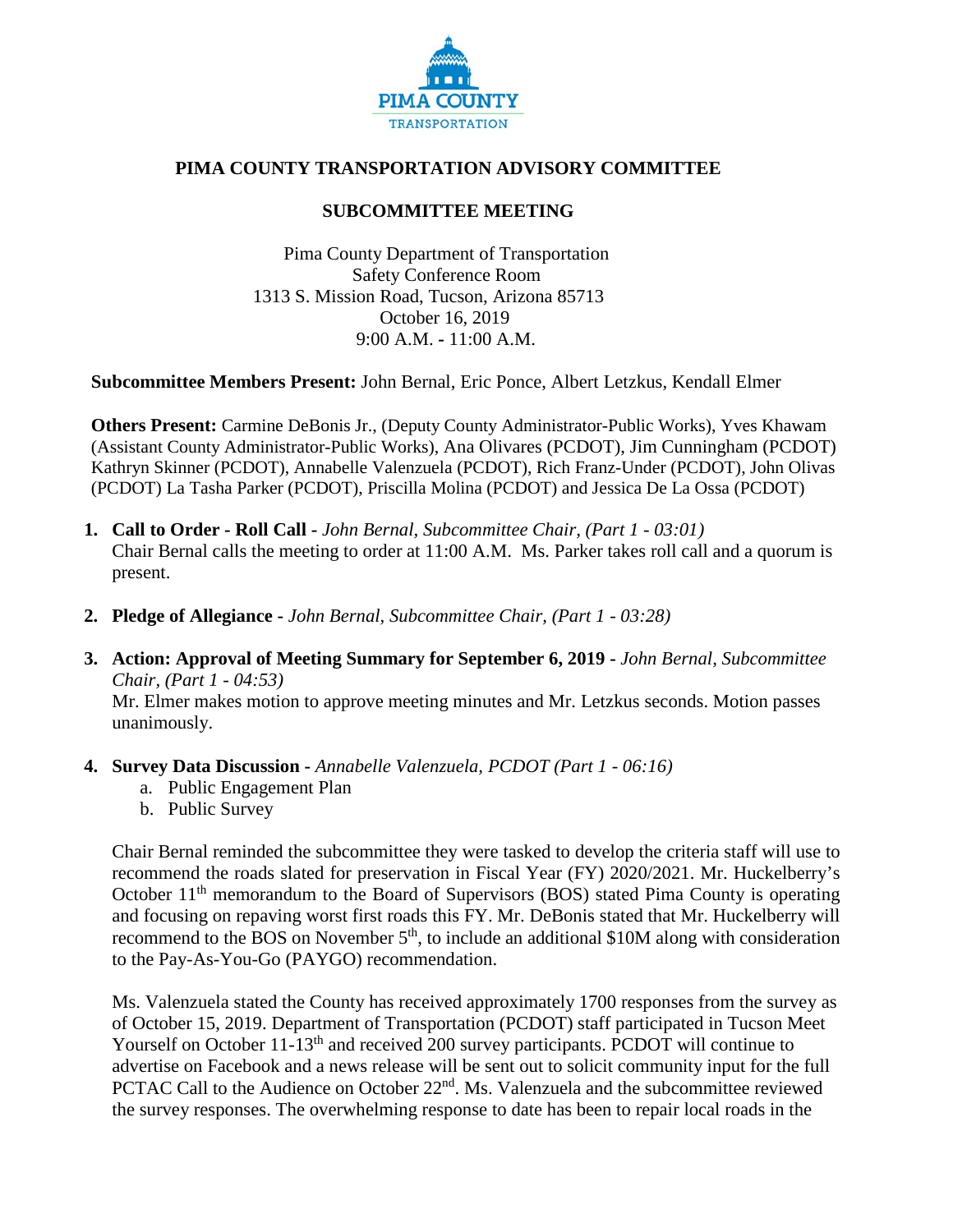worst condition first. Ms. Valenzuela explained that cross tabulation was done by zip code and on the importance of paving local roads in the worst condition first. A map was and provided showing responses based on zip code. Chair Bernal requested a comparison of the regional demographics of the respondents to the community to see if respondents were proportional to the make-up of the community.

Ms. Valenzuela explained that two of the questions on the survey were open-ended questions and had varied responses. In order to analyze the written comments, PCDOT is looking into upgrading the Survey Monkey license. For example, the current license shows a cloud of words commonly used by respondents, but the upgrade would tell how many times a specific word was used. The committee would also be able to filter the responses by how a particular question was answered. Ms. Skinner said the committee could provide a list of words to use for searching purposes in the survey. Chair Bernal was concerned about the committee recommending criteria staff would not be able to use such as traffic volume.

Mr. Khawam stated it is unclear which roads are worst first now, but after the rating of the roads are finalized then staff will have a true rating of every roadway. Worst first roads for the next FY could be selected based upon the Pavement Condition Index (PCI) rating without having to apply sub-criteria. Mr. Elmer stated responses from the first three questions on the survey were most important and the other remarks would be considered sub-criteria information. The committee should choose the top 10 to 20 most repeated words and cross tabulate that data into useful and meaningful information the committee can utilize.

Chair Bernal inquired if there was data to back-up date of last treatment in order to address constituent responses to repair paved roads based on date of last treatment. Mr. Cunningham stated that some information is readily available regarding surface treatments, but it would take a significate amount of effort to obtain the information.

Mr. Franz-Under stated the Light Detection and Ranging (LiDar) van is driving throughout Pima County and taking samples of the pavement to determine the type and severity of the road failures. Once the failures are identified, they will be entered into the Pavement Condition Index (PCI) algorithm and be assigned a PCI rating. The completed PCI data will be available by the end of December.

Members of the committee suggested changing the data charts to something easier to read by District, but the data was collected by zip code and zip codes could cross multiple Districts. Mr. DeBonis stated he was concerned with adjusting the original raw data. He recommended including all valid and invalid zips codes to ensure PCDOT is transparent with the survey data given by constituents.

On November 5<sup>th</sup>, the BOS will meet and if the additional \$10M is awarded the funding will go toward FY 2019/2020 local road repair distributed equally between five Districts. Chair Bernal asked if future funding amounts would be divided equally between Districts or will funding go strictly toward worst first. Mr. Letzkus said this should be brought to the full committee next